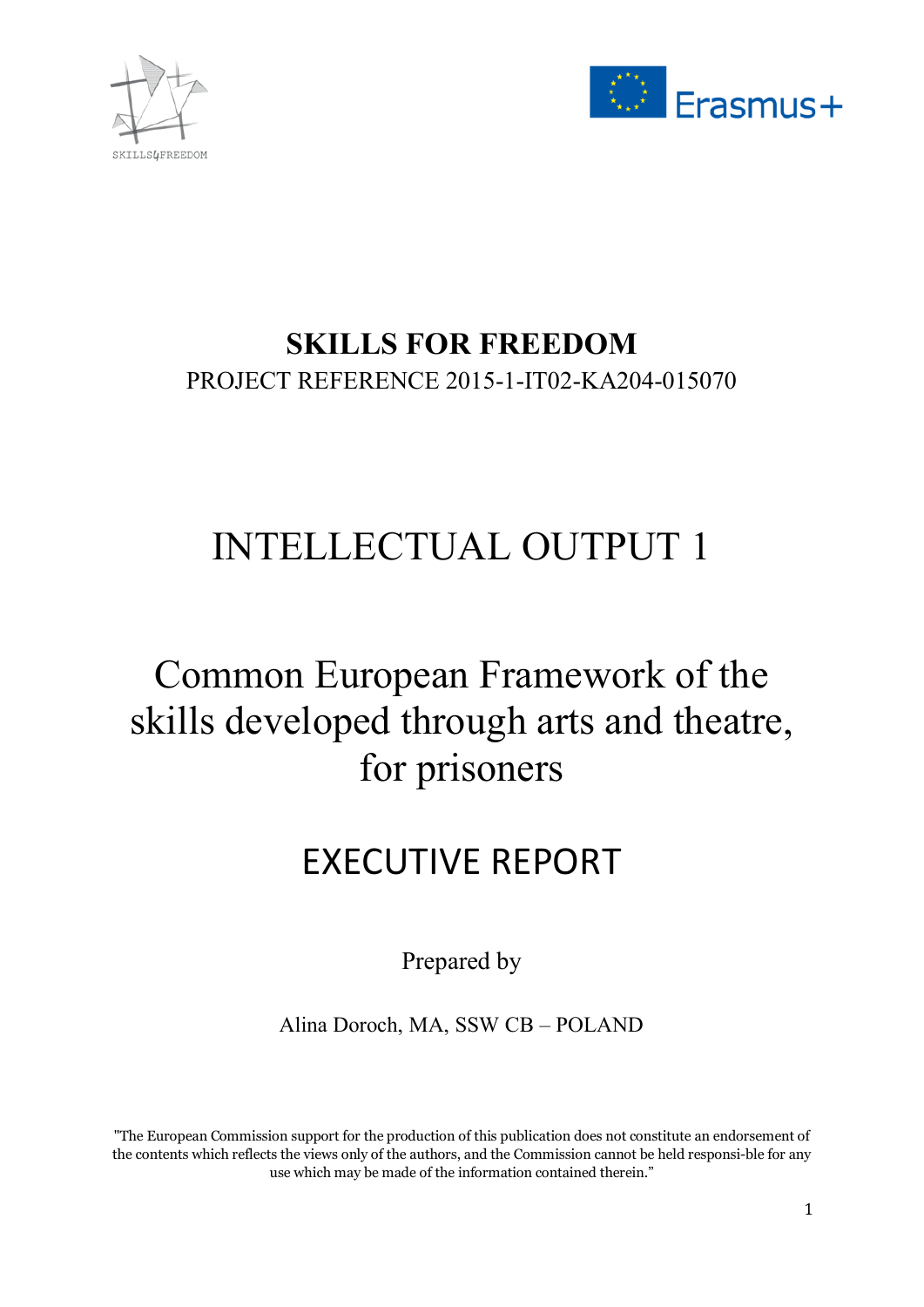



# **TABLE OF CONTENTS**

| Introduction |                                                                                                                                                                   |  |
|--------------|-------------------------------------------------------------------------------------------------------------------------------------------------------------------|--|
| Part I.      |                                                                                                                                                                   |  |
|              |                                                                                                                                                                   |  |
| A.1.         |                                                                                                                                                                   |  |
| A.1.1.       | Research on projects and similar experiences enhanced in the EU countries<br>with distance comparison of such models with extra EU and North American             |  |
| A.1.2        | Research on the systems of validation and certification for the target skills                                                                                     |  |
|              |                                                                                                                                                                   |  |
| A.1.3        | Study on the reintegration system for prisoners and on the application of such                                                                                    |  |
| A.2.1        | Part III A2 Field-based observation of the different partners' contexts. Surveys of<br>Research and collection of the data from the locally selected participants |  |
|              |                                                                                                                                                                   |  |
|              |                                                                                                                                                                   |  |
| A3.1         |                                                                                                                                                                   |  |
| A3.2         |                                                                                                                                                                   |  |
| A3.2.1       |                                                                                                                                                                   |  |
|              |                                                                                                                                                                   |  |
|              |                                                                                                                                                                   |  |

<sup>&</sup>quot;The European Commission support for the production of this publication does not constitute an endorsement of the contents which reflects the views only of the authors, and the Commission cannot be held responsi-ble for any use which may be made of the information contained therein."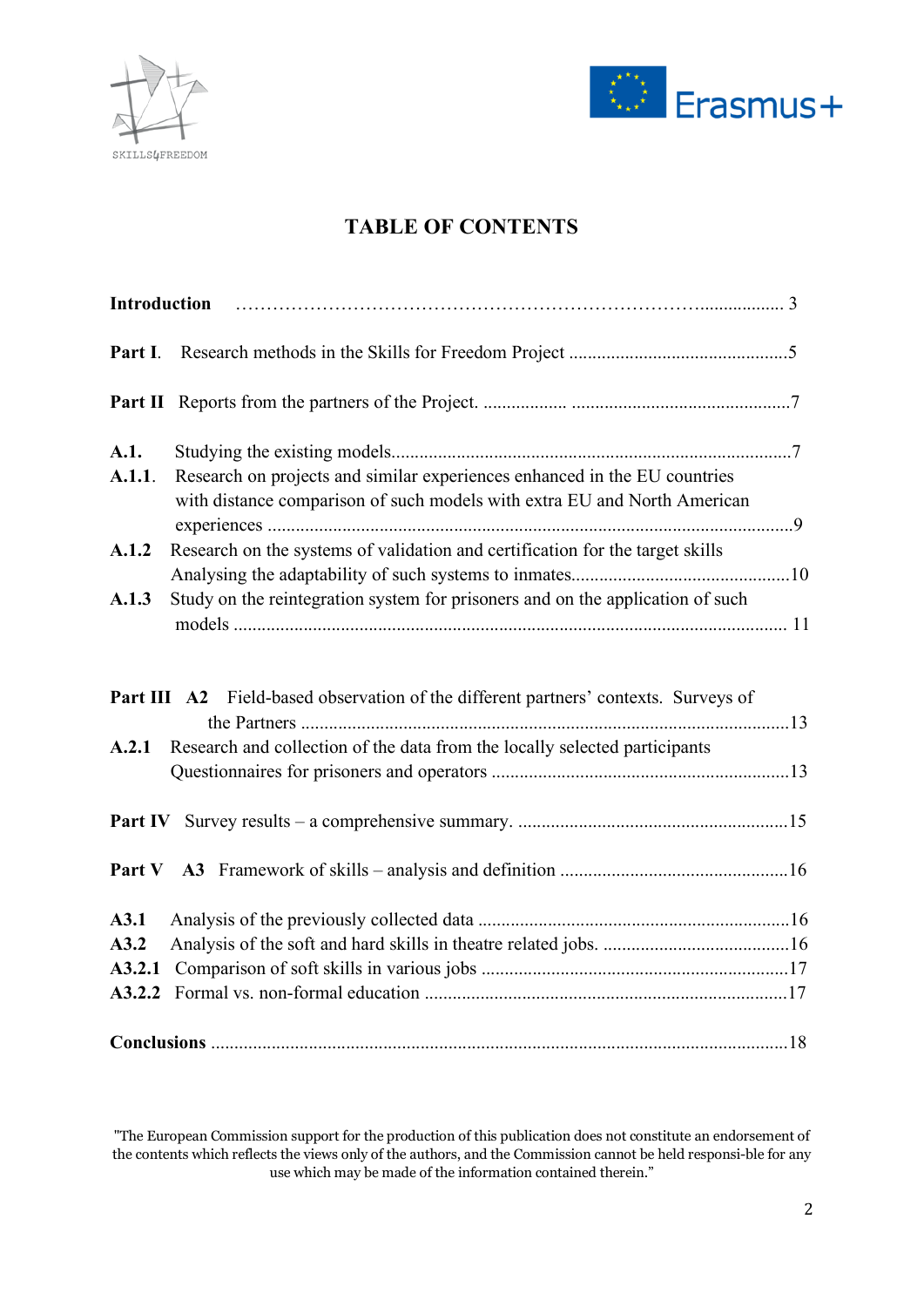



#### **GLOBAL REPORT SUMMARY**

#### **Introduction**

This Report concerns the Global Report developed on conclusion of **the Project SKILLS FOR FREEDOM – the INTELLECTUAL OUTPUT 1.** The whole project has been realized within the **Common European Framework of the skills developed through arts and theatre for prisoners.** The following Executive Report was elaborated with the view to analyzing the information provided by the partners and offering some final conclusions regarding the Project.

The objective of the Project was to obtain the information with reference to the skills that the people serving the sentence of imprisonment in the countries participating in the Project represented. The skills that were of particular interest to the partnership concerned the wideranging art. Moreover, the researchers focused on the formal and non-formal ways of education available to the prisoners within the premises of the custodial institutions as well as the legal entities responsible for this issue.

The persons involved in the developing of the Report included the partners from the following countries: Italy, Turkey, Cyprus, Germany, Bulgaria, Poland, Belgium and Spain, of whom each contributed substantially to the final version of the Global Report.

The Global Report consists of five parts and each of them was duly developed by the country participating in the Project, respectively.

Part I which focused on the research methods employed in the Report was prepared by the Polish partner. Part II was delivered by each partner and contained the information on the existing models operating in their countries as well as other countries which served as exemplary models. Part III which summarized the reports delivered by the partners was developed by the Polish partner. Part IV dealt with the field-based observation made by every partner country, while Part V was a comprehensive summary of the provided results prepared by the Polish partner. The last section, Part VI, also prepared by a Polish partner, contained an analysis and definition of the Framework of Skills as well as the final conclusion of the Report.

<sup>&</sup>quot;The European Commission support for the production of this publication does not constitute an endorsement of the contents which reflects the views only of the authors, and the Commission cannot be held responsi-ble for any use which may be made of the information contained therein."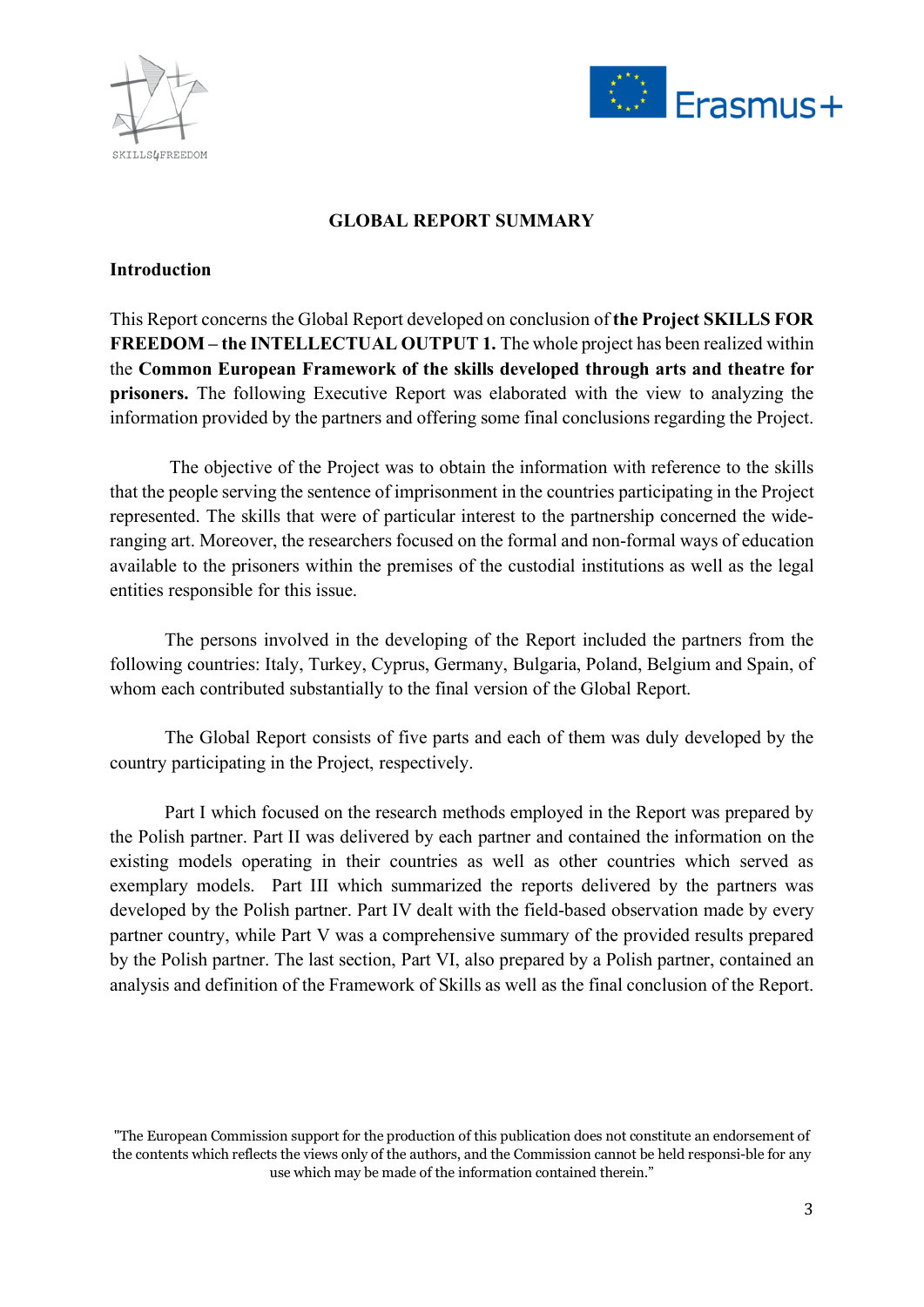



The Global Report is available in English, which makes the presented content clear and easily accessible for anyone interested in the researched problem. Owing to the fact that its full version is considerably extensive which might dissuade some readers from reading the whole work, the Executive Report offers an abridged copy, yet at the same time being a quintessence of the subject matter. However, for those who wish to access the full version of the Global Report, it can be found at http://www.cb.szczecin.pl/wp-content/uploads/2016/07/SKILLS-FOR-FREEDOM-GLOBAL-REPORT-FOR-THE-IO\_1\_FINAL-VERSION\_11.09.2016.pdf.

The Executive Report is translated into the national languages of all the partners, which is significant as it might give some recommendations to the national institutions responsible for the delivery of the education into the penal institutions and enabling the prisoners to learn the necessary soft and hard skills which will alleviate their return to society.

"The European Commission support for the production of this publication does not constitute an endorsement of the contents which reflects the views only of the authors, and the Commission cannot be held responsible for any use which may be made of the information contained therein."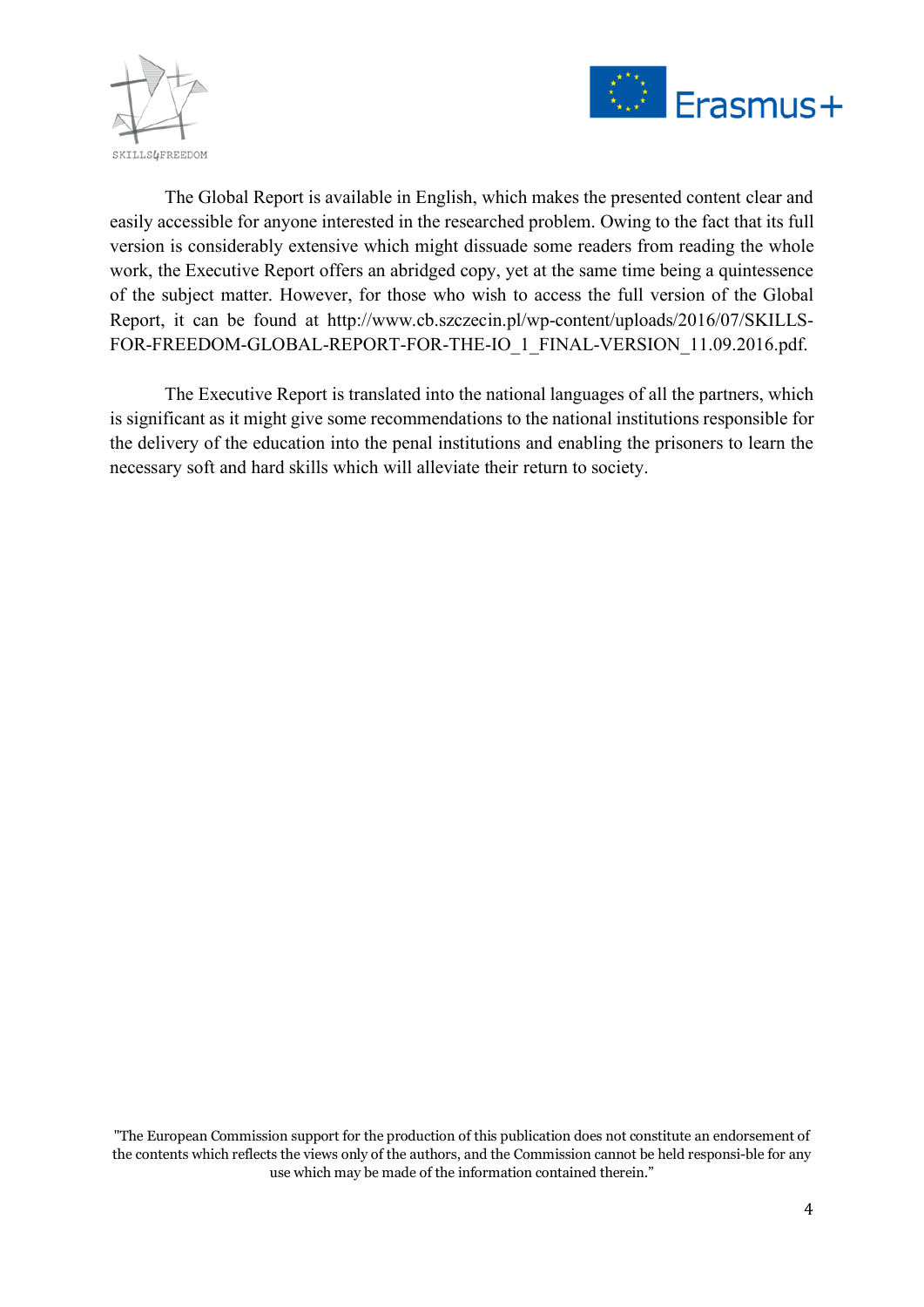



#### **PART I Research methods in the Skills for Freedom Project**

The Introduction offered an insight into the question which was the main issue of the Project, namely the ways and possibilities of examining the skills, particularly those relating to a wide spectrum of art that prisoners in partner countries already possessed. It also reflected on various measures enabling the convicts to acquire the new ones. The new skills were broadened by a range of the ones that related strictly to education, which gave the prisoners new perspectives and chances for better future.

What is important about this section is the fact that it emphasized the significance of recognizing the skills already possessed by the convicts before applying any form of teaching, regardless of the nature of the skills, as well as their intellectual level, interests and cognitive needs. This approach is well-grounded as there are many factors that influence the convicts' prospects in getting appropriate skills and knowledge that will significantly affect their future perspectives.

The factors that are instrumental in impacting the ex-prisoners' life include their former experience in learning and their educational background. The skills and the knowledge they have during their term of imprisonment have to be taken into consideration when planning the course and the scope of the research. Apart from these aspects, the information about the earlier relations with the circles which are commonly regarded as pathological, embracing criminals, alcoholics, drug addicts or people with a tendency to commit crimes, has been thoroughly reflected on, as it is vital in conducting the research. Moreover, the number of the convicts included in the survey and the type of the penal institution, be it closed or open-type prison, have been taken into consideration by the partners involved in the study.

Bearing all these aspects in mind, it was possible to decide on the type of the conducted studies and choose appropriate methods, techniques and research tools which were the most adequate for the research. The measures chosen to collect all the necessary data were the following: a survey, with two types of questionnaires – for the teachers and operators in prisons and the prisoners themselves - searching the secondary sources and the statistical methods.

<sup>&</sup>quot;The European Commission support for the production of this publication does not constitute an endorsement of the contents which reflects the views only of the authors, and the Commission cannot be held responsi-ble for any use which may be made of the information contained therein."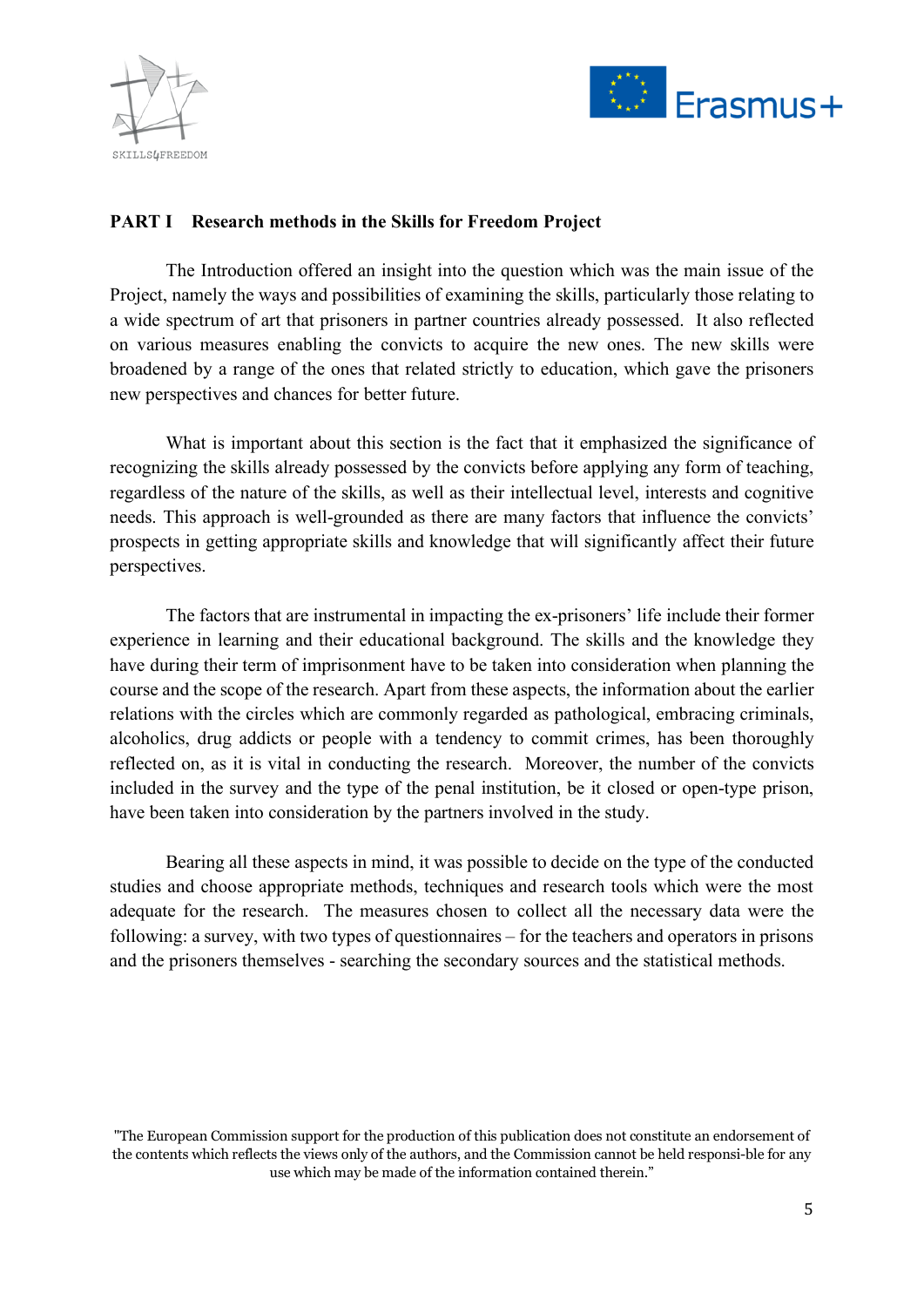



Although the form of the questionnaires conducted by all the partners on their target groups was uniform, it was assumed that the results and what goes with it, the conclusions, would be dissimilar, owing to the different conditions under which the research was carried out.

Both questionnaires provided in the Global Report were very detailed and as such made it possible for the researchers to run the survey in such a way so as to obtain the most accurate and reliable answers from the respondents. This made the Report very profound and at the same time showed a picture of the condition and state of the prisons in the partner countries, as well as the options and possibilities offered to prisoners and ex-prisoners with reference to education and acquiring new skills, which would facilitate their rehabilitation and return to normal life.

"The European Commission support for the production of this publication does not constitute an endorsement of the contents which reflects the views only of the authors, and the Commission cannot be held responsible for any use which may be made of the information contained therein."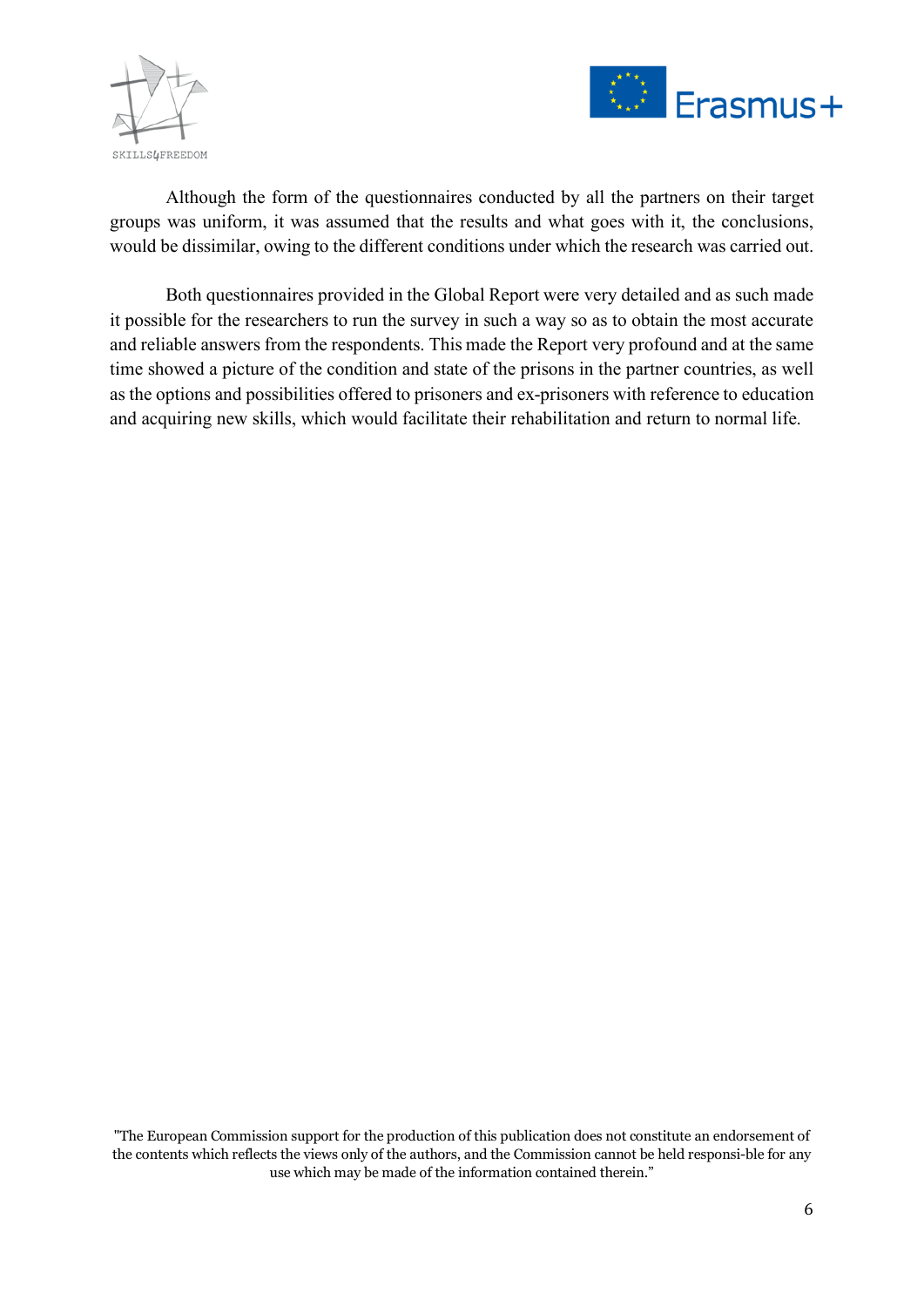



# **PART II Reports from the partners of the Project**

This part of the Report is concerned with the accounts provided by each partner of the Project. This is a very extensive section as it deals not only with the materials regarding the current situation in the penitentiary institutions of the partner countries, but it also concerns the data relating to the chosen examples from other countries.

The individual reports were developed following an arranged scheme which took the form presented below:

- **A.1**. Studying the existing models.
- **A1.1.** Research on the projects and similar experiences enhanced in EU countries with distance comparison of such models with extra EU and North American experiences.
- **A1.2**. Research on the systems of validation and certification for the target skills. Analysing the adaptability of such systems to inmates.
- **A.1.3**. Study on the reintegration system for prisoners and on the application of such models.

#### **A.1 Studying the existing models**

Each of the partners provided the information on the existing models of the penitentiary system functioning in their country with reference to the type of such institutions, the number of offenders serving the sentence of imprisonment, the applied corrective measures, the possibility of gaining education at various levels, the forms of its validation and certification.

Since the detailed reports were included in the Global Report, the following is a brief summary:

- **Italy** As results from the provided data, the prisoners generally appreciate the workshops and training conducted in prisons - which can be formal or non-formal learning - as valuable and giving them a chance for self-development;
- **Bulgaria**  The researchers noted that depending on the offender's sentence, an individual plan for social and correctional activities is tailored to the prisoner's needs and annually revised. The purpose of these activities is the rehabilitation as well as acquiring skills and

<sup>&</sup>quot;The European Commission support for the production of this publication does not constitute an endorsement of the contents which reflects the views only of the authors, and the Commission cannot be held responsi-ble for any use which may be made of the information contained therein."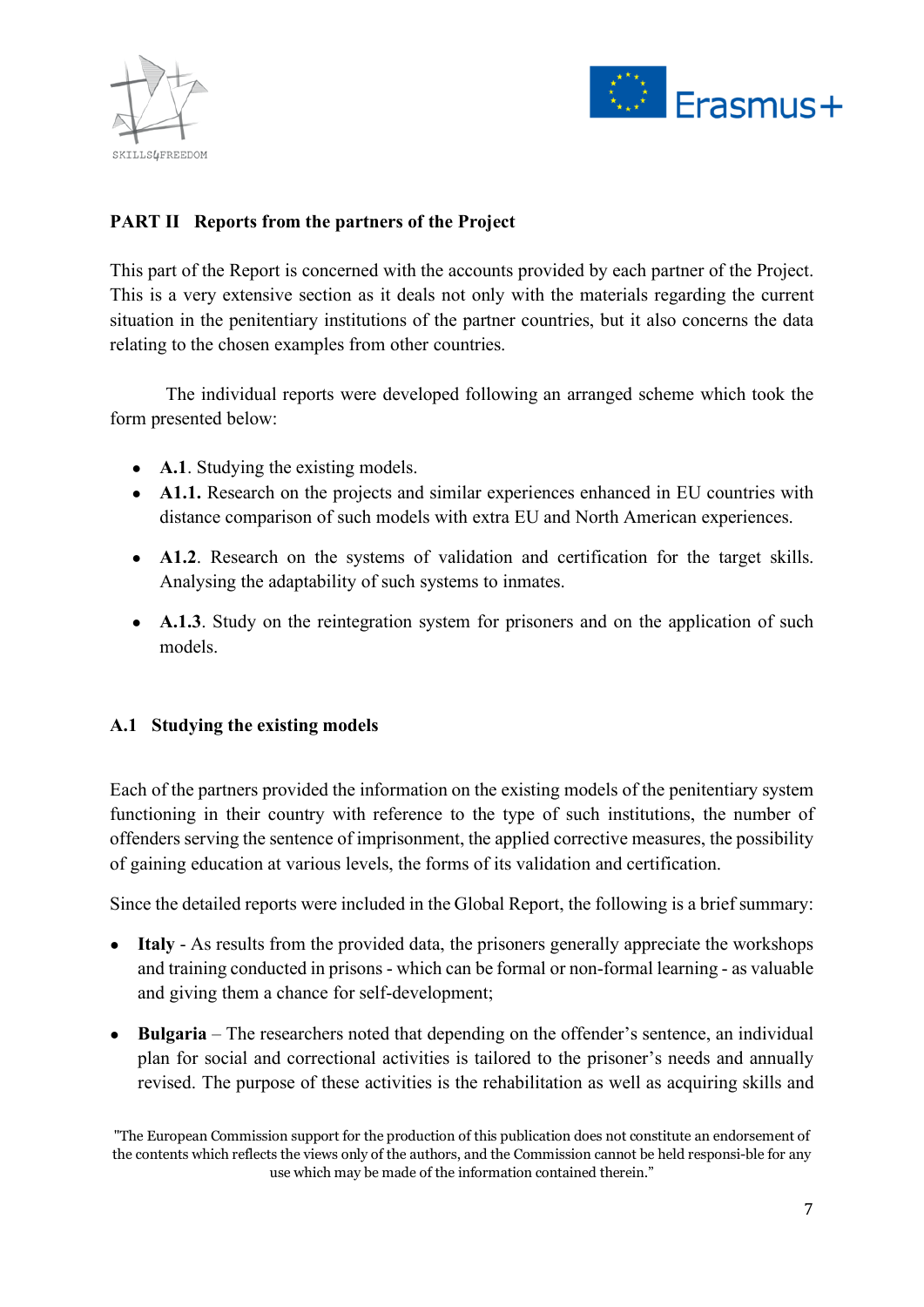



knowledge which would assist the inmates in leading a law-abiding life after their return to society.

- **Turkey**  Despite the legal regulations which are designed to meet the basic educational requirements of convicts and ex-convicts. The low participation in training makes the projects less effective than expected.
- **Belgium & Estonia Both countries were presented together with reference to the number** of prisoners who participated in the courses of formal and informal education and their completion before October 1, 2013. Moreover, the following issues were considered: the legal status of the certification in both countries; the type of the offered programmes; the penitentiary procedures to educationally motivate the prisoners; the relationships with the educational centres outside; the possible negative effects of teaching on the functioning of the prison staff; the forms of teachers recruitment and their numbers in formal and informal learning; the forms of pedagogical mentoring; the training for the new teachers and the ones already working in prison as well as the institution responsible for the training.
- **Poland** The purpose of running educational courses at the premises of the prisons inside and out of them is to allow the prisoners' rehabilitation and integration with the community. There are three types of prisons (closed, semi-open and open) and learning can be realized in branches of primary school, middle high school, vocational schools, high schools or vocational qualification courses. Apart from regular education, prisoners have access to cultural-educational forms (painting, graphics, theatre tutoring). Moreover, although there is no obligation to work, according to the Polish legal penitentiary system, prisoners can find employment both at prison and outside of it. What is most important for the prisoners who conclude their education, the granted certification does not indicate where education was completed.
- **Germany** The aim of the penitentiary system is to bring the offender back to the society. In some prison systems, vocational education is accompanied by work activities, in others vocational training is part of the prison education service. In this way the course participants connect the theory learned in the classroom with the practice in the workshops. They can also join artistic classes held both by the professional and the inexperienced artists. These classes are appreciated for their therapeutic value.
- **Cyprus**  The central prison of Nicosia offers educational programmes to prisoners (both formal and non-formal) as well as various sports and workshops on different arts. Convicts may also prepare for exams and obtain certification for their efforts. The gained competences will help them to reintegrate with the society.

<sup>&</sup>quot;The European Commission support for the production of this publication does not constitute an endorsement of the contents which reflects the views only of the authors, and the Commission cannot be held responsi-ble for any use which may be made of the information contained therein."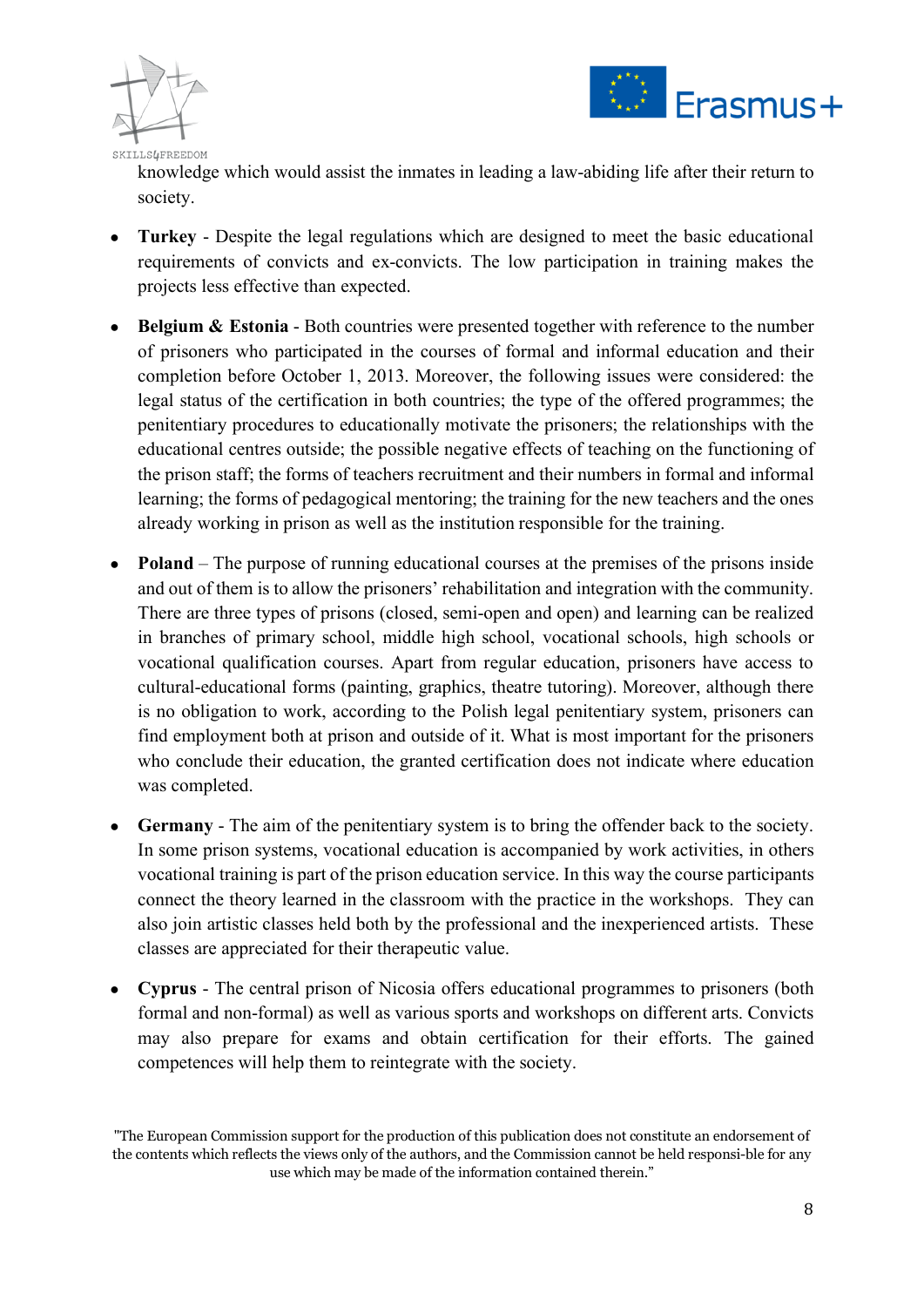



# **A1.1 Research on projects and similar experiences enhanced in EU countries with distance comparison of such models with extra EU and North American experiences**

The additional information on the existing models observed in the penitentiary system entailed the following countries:

- The United States of America
- Canada
- Belgium, Spain and Turkey
- Mongolia
- Germany and Lithuania
- Romania

Despite the fact that the realization of educational programmes in the mentioned countries differs substantially, owing to diverse conditions and possibilities, the ultimate goal is to make it possible for the convicts to use the opportunities provided by the penal institutions and enroll in formal or non-formal education and on its completion successfully reintegrate into the society.

### **A1.2 Research on the systems of validation and certification for the target skills. Analysing the adaptability of such systems to inmates**

**Italy -** The process for the certification of competences acquired in non-formal and informal contexts is composed of three phases: identification, validation through II party assessment and certification (III party assessment). The certification acquired in non-formal context has been recently introduced in Italy and it is still under construction. On conclusion of this process, when the regional systems will be regularly working, the prisoner can receive the certification released by the authorised bodies, and what goes with it, the qualifications. Formal education paths are provided, but they are rarely related to artistic activities.

<sup>&</sup>quot;The European Commission support for the production of this publication does not constitute an endorsement of the contents which reflects the views only of the authors, and the Commission cannot be held responsi-ble for any use which may be made of the information contained therein."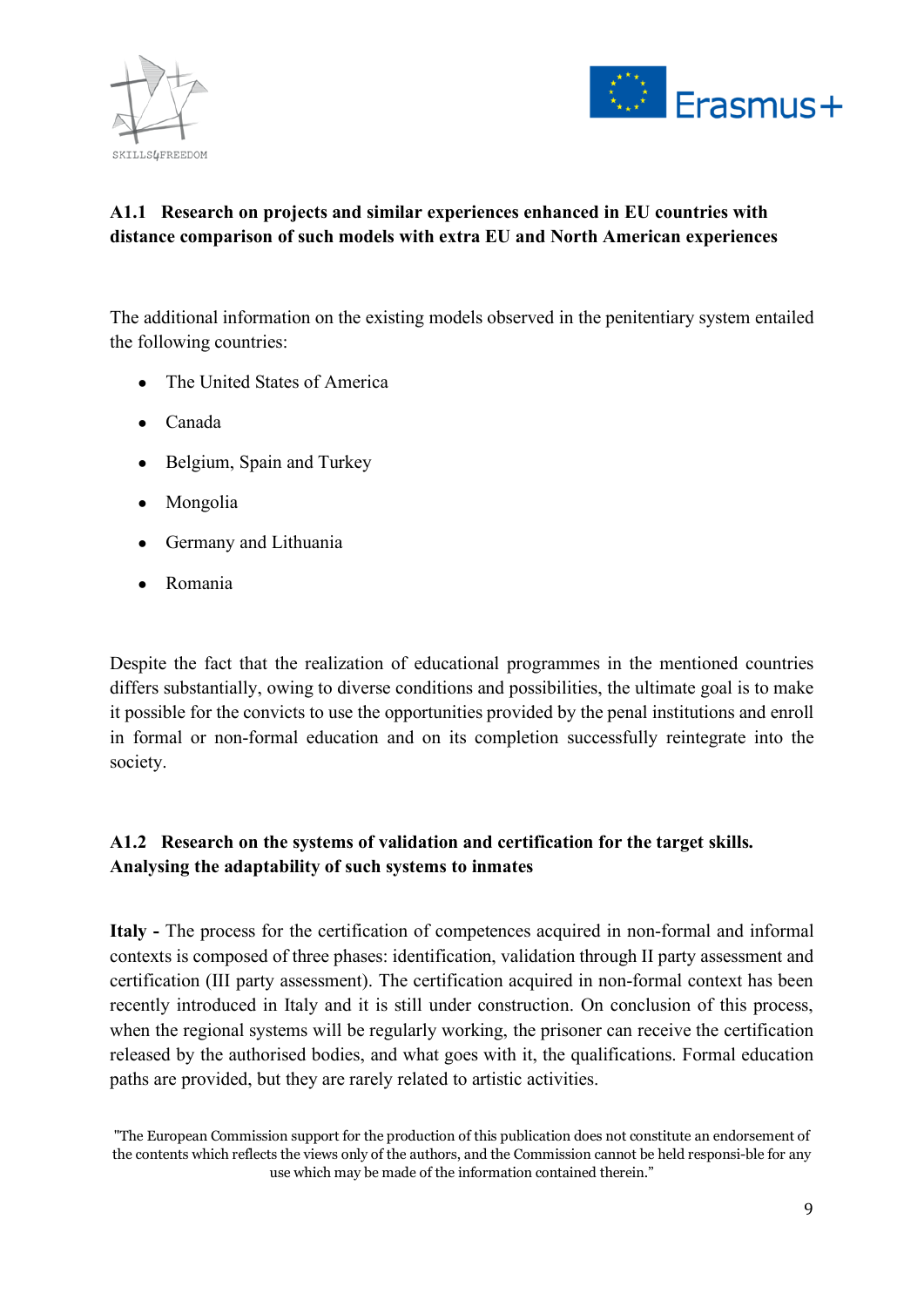



**Bulgaria** – Prisoners have the possibility of education (primary, secondary, higher) and getting qualifications - motivation is the key feature. They can participate in creative and cultural activities. Those who already have professional qualifications may continue learning other skills and take advantage of the opportunities for retraining.

**Turkey –** As may be concluded from the report, prisoners may take the courses in vocational adult education, such as computer, foreign languages, cookery, babysitting, photography, art courses (dancing, instruments playing, theatre or pottery), basic education courses or the distant training ones. The granted certification bears no difference between the one offered to convicts and non-convicts and the obtained skills are recognized on the job market both in Turkey and other countries where Europass is used. Still, due to the fact that Turkey is not a member of the EU, the inmates cannot work in those countries

**Belgium –** According to the researchers, the biggest challenge for the centres of adult education involved in correctional programmes are the low completion rates resulting from inmate transfers between prisons or work assignments that force or allow them to withdraw from the program. Still, the courses and programs end with specific certificates or degrees. These certificates and degrees, as well as institute transcripts, are identical to those offered outside of prison and recognized by the government.

**Poland –** Prisoners have access to numerous kinds of training courses or tutoring aimed at increasing qualifications. However, the educational offer is less optimistic. Workshops, crafts are very popular with the convicts, though not all of them participate in the classes. Drama is the most popular. The validity of the obtained certificate is the same as of the one obtained outside of prison, it is commonly accepted. Yet, owing to their criminal record, the inmates have problems finding a job.

**Mongolia –** According to the report, prisoners receive education at all levels. The skills obtained through artistic activities, especially painting are instrumental in their rehabilitation process.

**Cyprus** – Prisoners have access to technical school (no primary school and gymnasium), they can also take up distance learning to obtain a bachelor degree or any other equivalent diploma.

**Greece** – Prisoners are offered all kinds of educational opportunities. They can also enroll in the Second Chance Schools in the county if there is no such school in prison. Lifelong Learning Centres (L.L.C.) offer basic education to all prisoners.

<sup>&</sup>quot;The European Commission support for the production of this publication does not constitute an endorsement of the contents which reflects the views only of the authors, and the Commission cannot be held responsi-ble for any use which may be made of the information contained therein."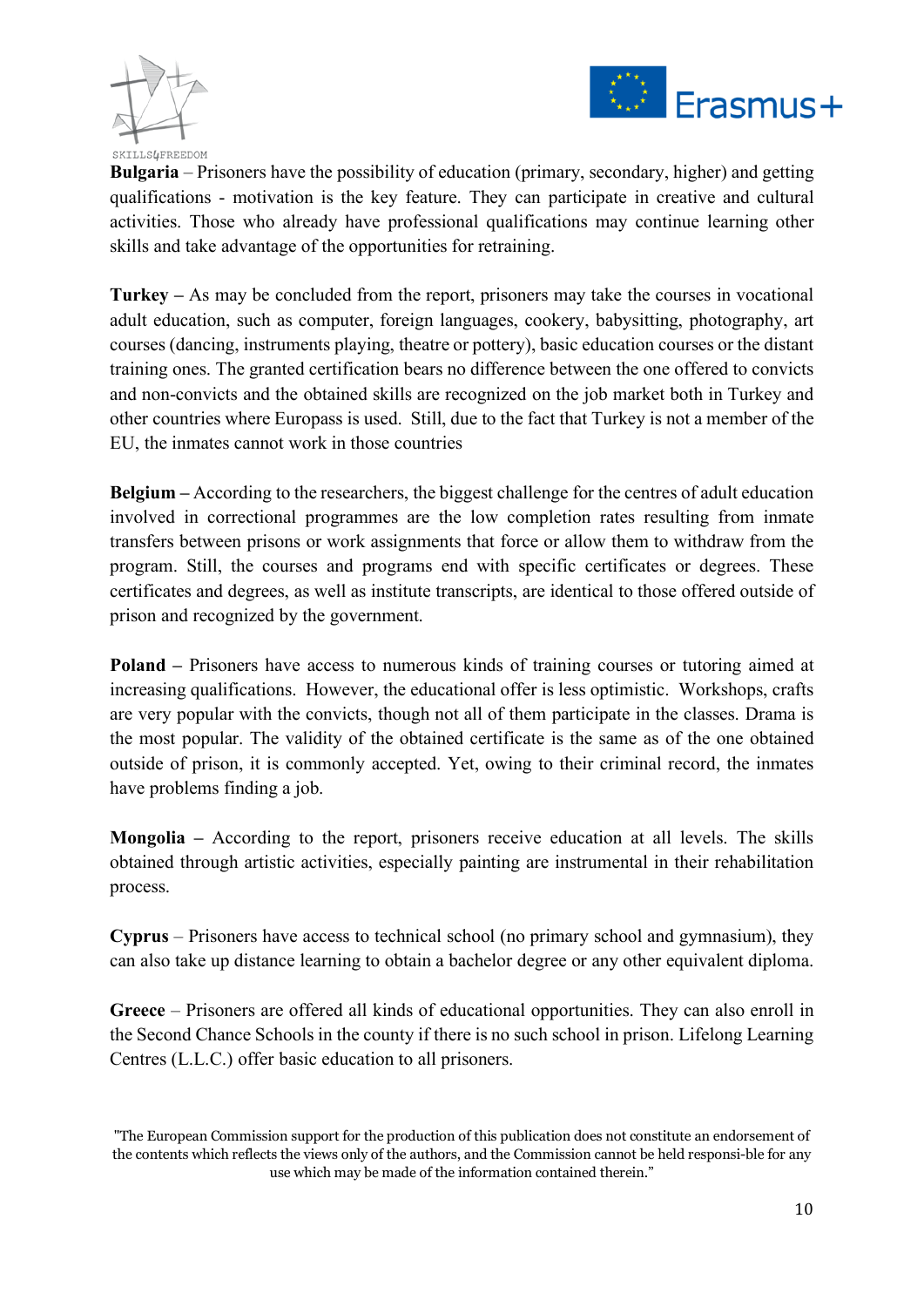



### **A.1.3 Study on the reintegration system for prisoners and on the application of such models**

This part of the Report is concerned with the ways how the penitentiary systems in partner countries put into practice the idea of prisoners' integration through various educational courses or art related activities.

**Italy** – Prisoners may benefit from primary and secondary education courses, vocational training courses, University courses, language courses and sporting activities. Moreover, art related workshops where inmates can develop their artistic skills, including various forms of writing or acting, have become a very useful instrument in the social reintegration within the prison community.

**Bulgaria** – Since the main target in the work of penitentiary employees in Bulgaria is prevention and resocialization, a wide spectrum of educational, professional training programmes and artistic courses is offered to inmates. The researchers conclude that prisoners benefit from such activities as they gain the skills which will be helpful in their after-prison life. What is difficult to assess, though, is the rate of reintegration as it is not measured. The value of these courses is acknowledged, yet owing to the lack of funding in the Bulgarian penitentiary system, the sums spent on them are not adequate.

**Turkey** – Vocational and technical courses are organized with the purpose of helping the selfdevelopment of the convict, meeting the needs of the market and providing employment. Educational and training activities in prison are divided into three branches, such as literacy courses, formal education (open education secondary school, open education high school and open education university with distant training) and Formal Higher Education. Certificates are provided on completion of the courses. According to the report, prison education results in reduced recidivism quite substantially and increased employment prospects.

**Belgium, Spain & Turkey** – Following the comparison of the penitentiary systems of these countries, one may draw the following conclusions: Prison education generates positive effects resulting from the fact that it widens learning opportunities by offering more choices to inmates; it challenges traditional education systems by introducing more innovative programmes and methods. Finally, it helps to prepare the inmates for life after prison.

The researchers, however, notice the negative aspects as well such as the problems associated with non-official, unregulated adult education providers (often franchise institutions and branch campuses) who remain outside official national quality assurance regimes and are not subject

<sup>&</sup>quot;The European Commission support for the production of this publication does not constitute an endorsement of the contents which reflects the views only of the authors, and the Commission cannot be held responsi-ble for any use which may be made of the information contained therein."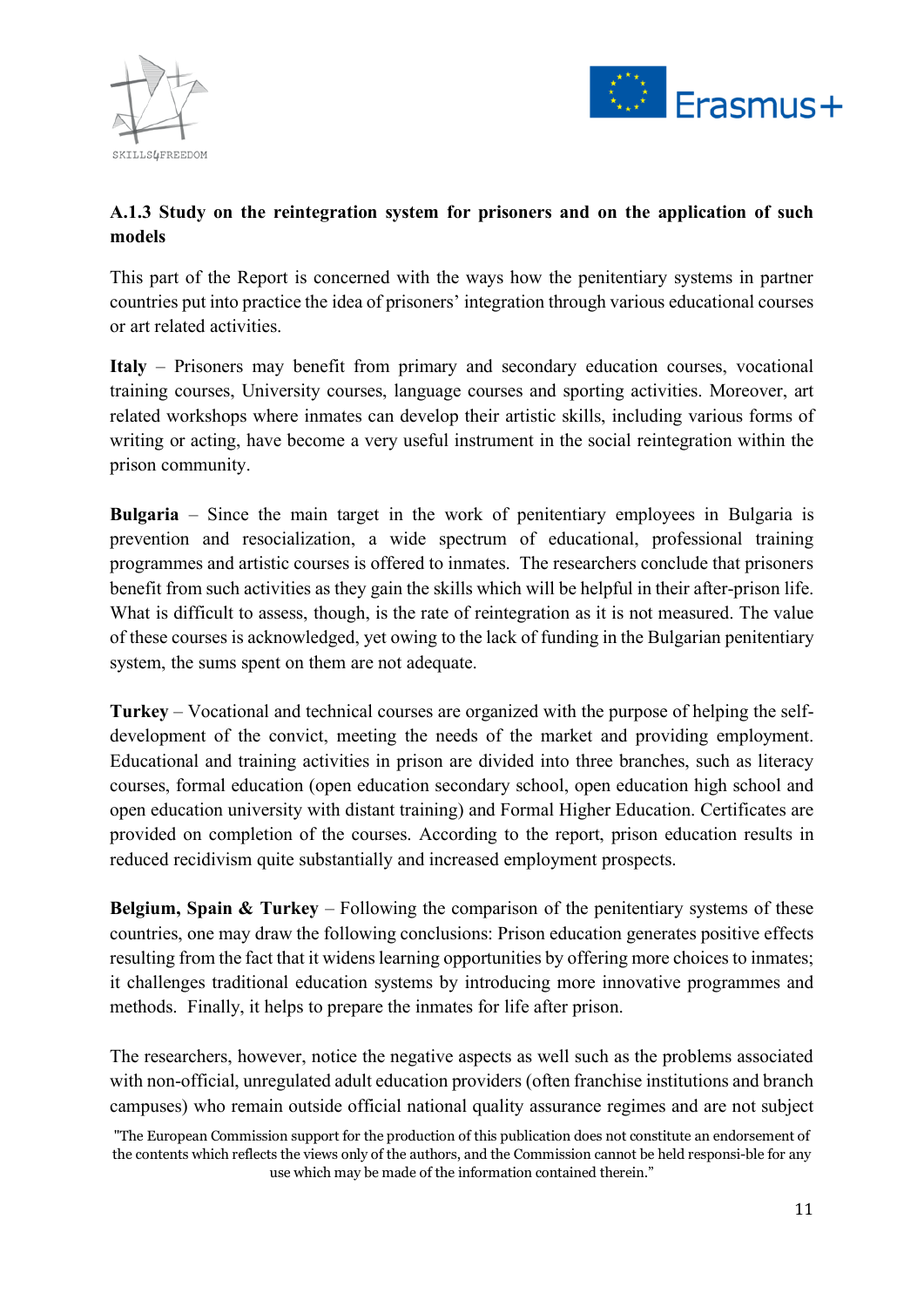



to internal or external audit/monitoring processes. Also, inmates' protection problems are the consequence of the lack of adequate information available both to the education provides and the prisoner. They conclude that owing to a different nature of penitentiary systems in particular countries, the form of the courses is flexible and adapted to the needs of each nation.

**Poland –** Education and other forms of general activity are carried out by the Prison Service and other entities cooperating in the reintegration and rehabilitation of convicts. Education is conducted at all levels, that is, primarily, middle high school, high school, supplementary technical and post-secondary education. What is more, prisoners can take an opportunity of learning outside the prison institutions. This approach to facilitating their rehabilitation process and increasing their chances for employment is additionally enhanced by the prisoners' participation in voluntary or artistic activities. Although the scale of such projects is not significant, their number has increased in recent years. What has to be emphasized is the fact that both the active participation and the passive one, acting as an audience, play an important role in shaping the pro-social attitudes to inmates' behaviour.

**Germany & Lithuania** – As results from the Report regarding the situation in German prisons, the beneficial aspects of working with the educational and artistic spheres have been appreciated both by the prisoners and the educators/artists. Participation in the activities allowed the inmates to learn the skills necessary in normal life but also had a significant therapeutic effect.

Still, there were some critical comments coming from the people involved in working with the inmates. In Germany, it was pointed out that due to the lack of sufficient capacity of the staff to realize artistic projects, they are not a common occurrence in prisons. The same point was raised with reference to Lithuania.

**Cyprus** – Prisoners have access to educational activities performed by teachers assigned by the Ministry of Education, or sometimes by private and state universities or NGOs. Their education which is done in a formal and non-formal way is carried out at the prison premises. During such classes which also include the areas connected with art (theatre, music, arts and crafts, dance and others) participants learn the skills necessary in coping with other people, not only in prison but mostly when they get back to normal life. It is however difficult to measure the reintegration degree as there are no probation services and there is no support for the released prisoner.

**Greece –** Prisoners are offered various opportunities, especially in developing useful skills necessary in future life after prison. What is more, some of them get the opportunity of studying outside of prison which is an additional asset in learning the socially desired skills.

<sup>&</sup>quot;The European Commission support for the production of this publication does not constitute an endorsement of the contents which reflects the views only of the authors, and the Commission cannot be held responsi-ble for any use which may be made of the information contained therein."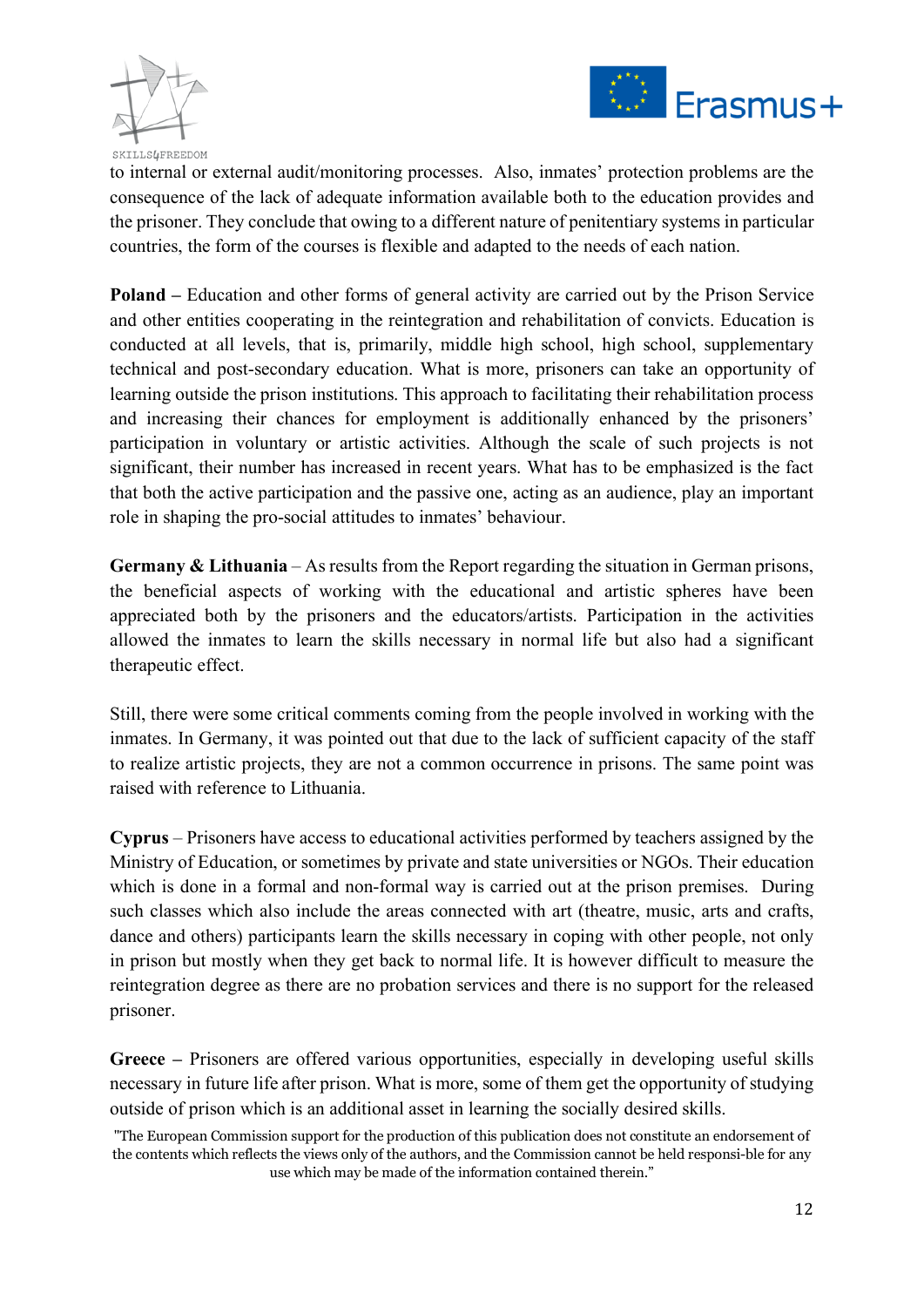



# **PART III A2 Field-based observation of the different partners' contexts. Surveys of the partners**

# **A.2.1 Research and collection of the data from the locally selected participants. Questionnaires for prisoners and operators**

**Italy –**The research was conducted among 36 inmates. A significant number of respondents had an opportunity to take up studying in prison (63,89%), learning a new job (47,22%) and getting new skills (55,56%). As the questionnaire revealed, the participation in the courses allowed the prisoners to acquire the desired skills, such as behaviour in a teamwork, cooperation (52,78%) and better expression of feelings and mood (27,78%). What is more, a large number (80,56%) voiced willingness to learn new skills (job-oriented skills, arts craftsmanship, artistic skills) and participate in skills projects (86,11%).

**The operators**' questionnaires revealed that the prisoners have an ability to take up education (93,94%), learn new jobs (78,79%), acquire new skills (81,82%), be active in the field of art (84,85%). Many of them were skeptical as to their chances of finding a job after prison with the learned skills (63,64%), but a small group was positive (27,27%). According to the operators, the activities such as theatre performances (87,88%), lectures (87,88%), drawing, painting (78,79%) were most popular with the prisoners.

**Germany –** The research involved 30 prisoners (5 prisons**)** in various age groups, both in the open and closed penitentiary institutions. The respondents were generally positive about the opportunities granted to them in terms of taking up education (80%), learning a new job (80%), acquiring new skills (83%), the positive influence of the new skills on their prison life (73,3%). A significant number (70%) of the respondents expressed willingness to learn some new skills and participate in skills projects (90%).

**The operators' questionnaires** generated similar results on the issues regarding taking up education (86,6%), learning a new job (56,7%), getting new artistic skills (80%), feeling positive about finding a job after prison (93,4%) and wishing to participate in skills projects (90%). However, as many as 60% found it difficult to define whether the social skills and new competences gained through artistic activities will be very helpful outside of prison.

<sup>&</sup>quot;The European Commission support for the production of this publication does not constitute an endorsement of the contents which reflects the views only of the authors, and the Commission cannot be held responsi-ble for any use which may be made of the information contained therein."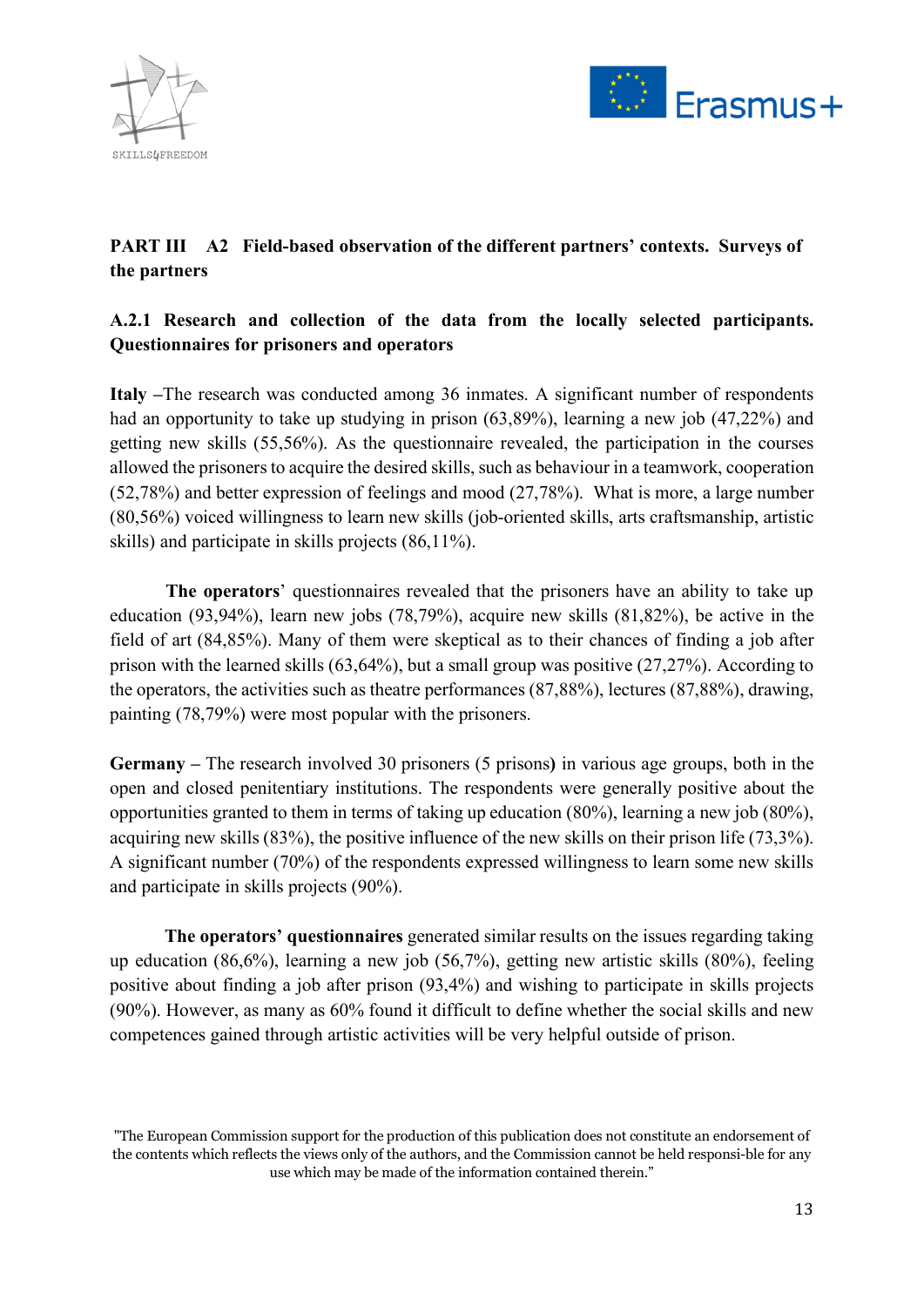



**Bulgaria –** The survey was voluntary and conducted among 59 prisoners (44 men) in a closed type prison. The findings obtained from the respondents varied significantly from those yielded by the operators' questionnaires. The observations made by the operators working with the inmates (35) with reference to inmates' possibilities to take up education, learn a new job, get new skills within the artistic area were much higher than those made by the prisoners.

**Turkey –** The questionnaire was given to 30 prisoners (3 prisons), most of whom were male offenders (93%). Similarly to the results obtained in Bulgarian prisons, the Turkish inmates were more critical about their educational possibilities and the usefulness of the skills obtained than it could be seen in operators' questionnaires (30) who valued their opportunities much higher.

**Belgium –** The survey embraced the largest number of prisoners - 86 (3 prisons), all of them being men. The answers obtained from the respondents regarding their educational possibilities and the gained skills were largely positive. So was their opinion on how the new skills might improve the quality of their lives in prison. The operators' (17 specialists working in prisons) responses were equally positive.

**Cyprus** – 30 prisoners who participated in the survey estimated their educational possibilities as well as learning a new job and acquiring new skills within the artistic area quite high. They were positive about their new skills improving their daily life in prison and the social skills, such as the ability to cooperate and work in a team were seen as desirable. The operators (5) were very positive about the inmates' educational chances, disagreeing only in one case, when 4 of them were convinced that the new skills would not improve the prisoners' situation in and out of prison. What is interesting though is the fact that all the interviewed inmates expressed willingness in participating in the skills development project.

**Poland –** The survey was conducted in a high-security prison among 35 inmates. The prisoners' attitude towards educational possibilities was generally positive, however the questions concerning getting new skills in the artistic area or the ones helping them to work in a team and cooperate yielded low results. Nor were the prisoners very optimistic about those skills improving their daily life in prison. Consequently, only 28,567% expressed their interest in joining the skills projects. The findings presented by the operators (28) were quite different, as they concluded that prisoners' educational possibilities were very high. As regards the skills gained, again these were valued much higher than in the inmates' opinion.

<sup>&</sup>quot;The European Commission support for the production of this publication does not constitute an endorsement of the contents which reflects the views only of the authors, and the Commission cannot be held responsi-ble for any use which may be made of the information contained therein."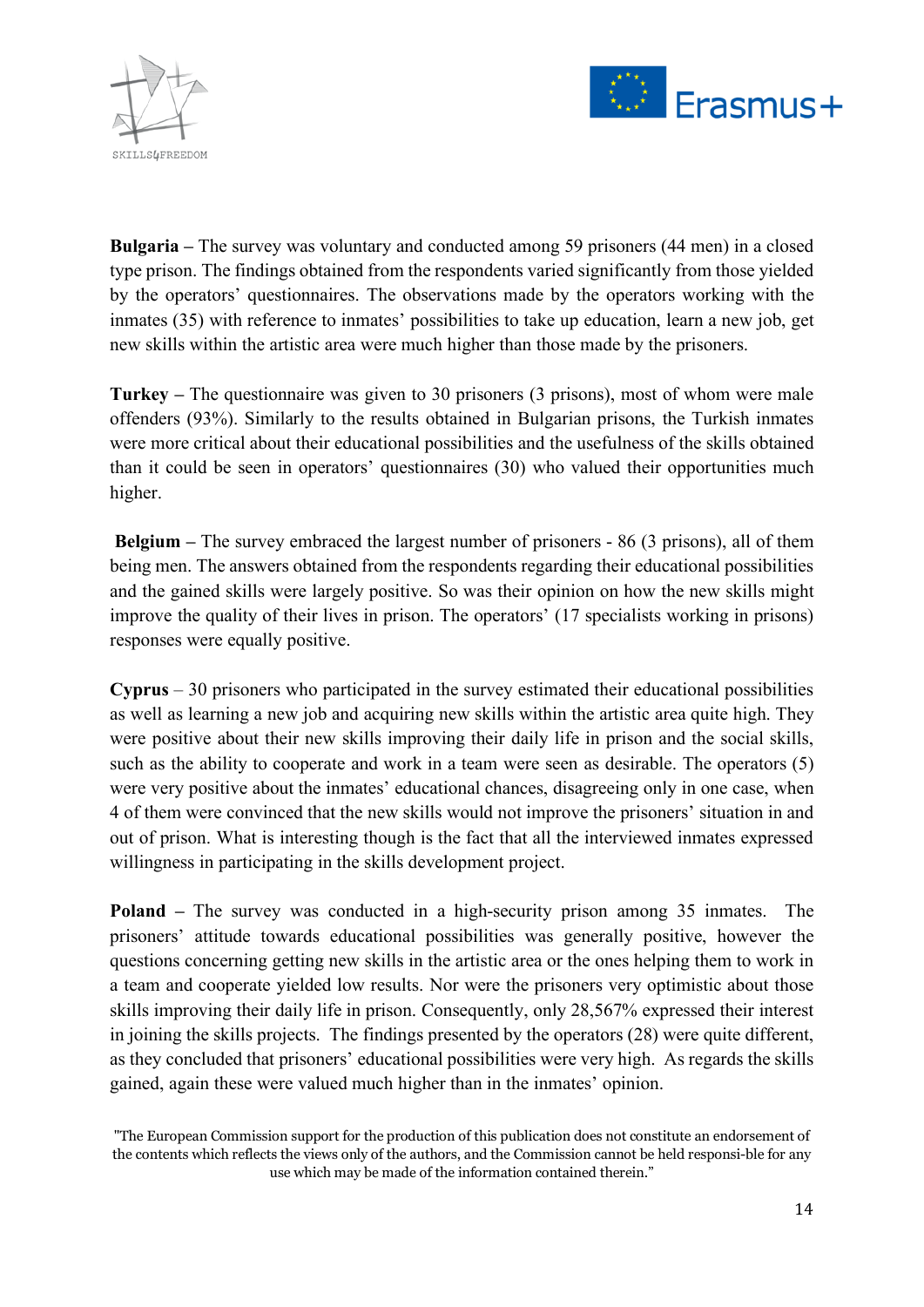



#### **PART IV Survey results – a comprehensive summary**

The conducted research embraced 306 prisoners and 178 operators and resulted in some conclusions as to the existence of certain factors affecting the process of learning new skills by the inmates.

- **Prison population by place of detention** Italy (36), Germany (30), Bulgaria (59), Turkey (30), Belgium (86), Poland (35), Cyprus (30).
- **Prisoners' gender** women 32(10,24%), men 273 (89,21%.
- **Prisoners' age** 18-30 (107/34,24%); 31-50 (151/ 48,32%); 50> (48/15,36%).
- **Prisoners' country of origin** Bulgarians were the most numerous (67)
- **Types of prisons** closed  $(279 \text{ prisoners}/91,17\%)$ ; open  $-27 (8,82\%)$
- **Prisoners' education** Turkey and Bulgaria have the lowest numbers of prisoners taking up education.
- **Educational opportunities in prisons** –Turkey, Bulgaria and Poland did not value their educational opportunities too high as opposed to the other partner countries.
- **Prisoners' marital status** married (101/32%), single/divorced (203/64,96%); no data  $(2/0,64\%)$ .
- **Skills achieved through artistic education** learning to behave in a teamwork, cooperation – 117 responses; strengthening one's self-esteem – 70.
- **The existing artistic skills** 184 respondents replied positively (yes); 111 (no); no data for 11 respondents.
- **Inmates' artistic skills and their public recognition -** Cyprus (social skills); Poland (practical skills training); Belgium (musical skills); Turkey (practical skills training); Bulgaria (all kinds of new skills); Germany (raising the level of existing skills of any kind); Italy (practical professional skills and the social ones).

<sup>&</sup>quot;The European Commission support for the production of this publication does not constitute an endorsement of the contents which reflects the views only of the authors, and the Commission cannot be held responsi-ble for any use which may be made of the information contained therein."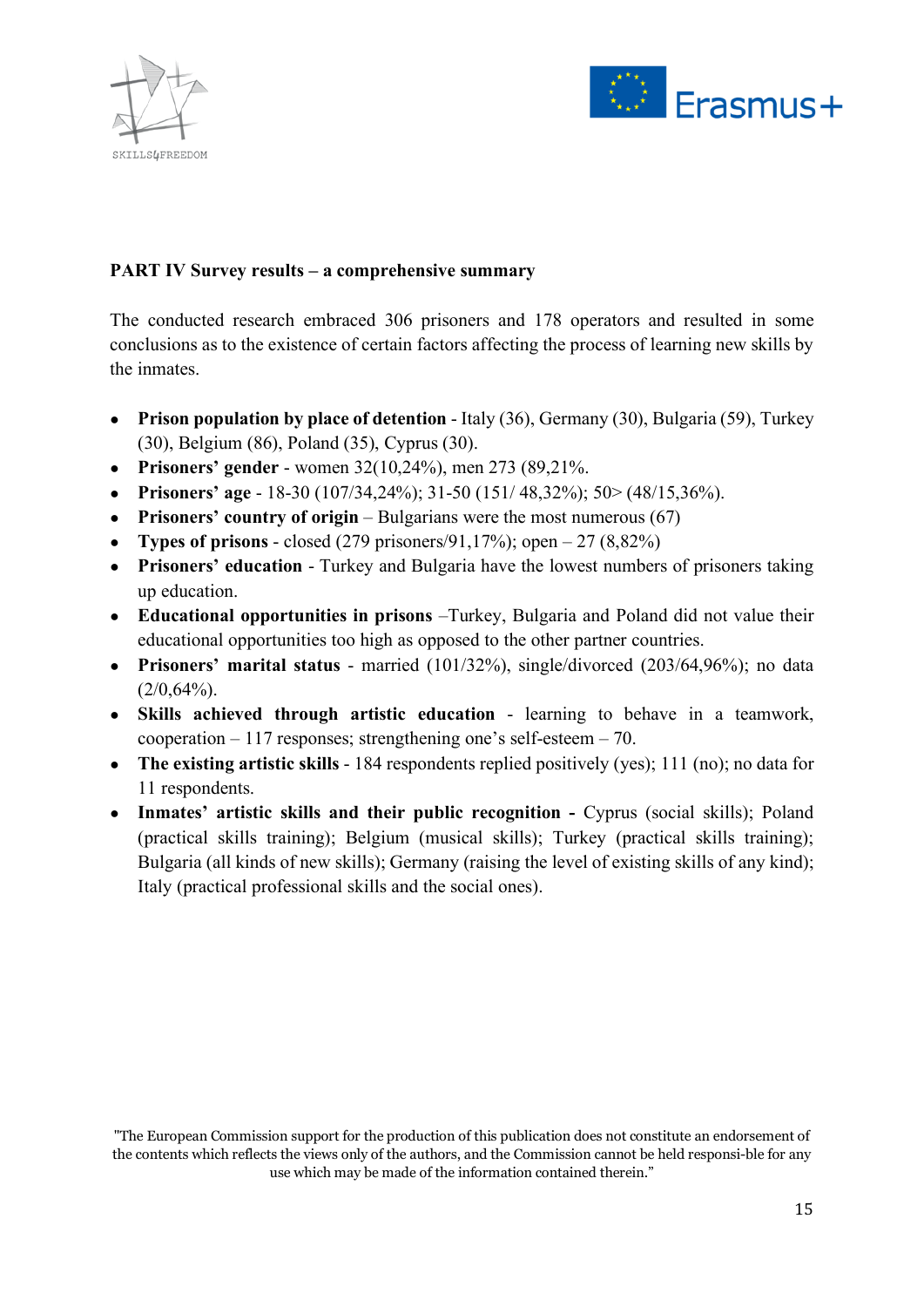



### **PART V A3 Framework of skills – analysis and definition**

#### **A3.1 Analysis of the previously collected data**

All reports provided the information on the educational programmes realized in partner countries under the conditions of imprisonment and adapted to the existing situation. The latter includes not only the institutionalized entities (open, semi-open or closed prison), but also the social aspects relating to inmates' age, marital status, level of education. The findings provided by the operators who have the knowledge of working with prisoners coincided with the responses of the prisoners. The operators emphasized the importance of art in teaching the inmates the skills which would make their rehabilitation easier. The prisoners, however, found the social skills to be most desirable, where the skill of cooperation, observing social rules and the ability to control emotions was most often cited.

#### **A3.2 Analysis of the soft and hard skills in theatre related jobs**

It is these skills that the inmates indicated as the most desirable in their future lives. Since the whole Project oscillated around the skills connected with art, the table shown in the Report demonstrates various hard (professional) and soft (social) skills vital in the jobs related to the theatre. Each job requires specific qualifications gained through all forms of education that are also demonstrated in the table. However, when it comes to the soft skills, they turn out to be universal, as every kind of job requires some skills that enable the worker to do his job successfully.

#### **A3.2.1 Comparison of soft skills in various jobs**

The table presented different jobs, yet the same skills were required to perform these jobs successfully. Some skills figure prominently among the necessary work attributes (critical thinking – the ability to analyse the problem; interpersonal skill – vital in communicating with prospective boss/client; team building –working with people, sharing duties, making joint decisions; effective time management – absolutely vital when faced with time pressure; creative thinking, sensitivity to detail, responsibility, motivation and patience– helping to achieve success; constructive criticism and finally the knowledge of foreign languages (useful

<sup>&</sup>quot;The European Commission support for the production of this publication does not constitute an endorsement of the contents which reflects the views only of the authors, and the Commission cannot be held responsi-ble for any use which may be made of the information contained therein."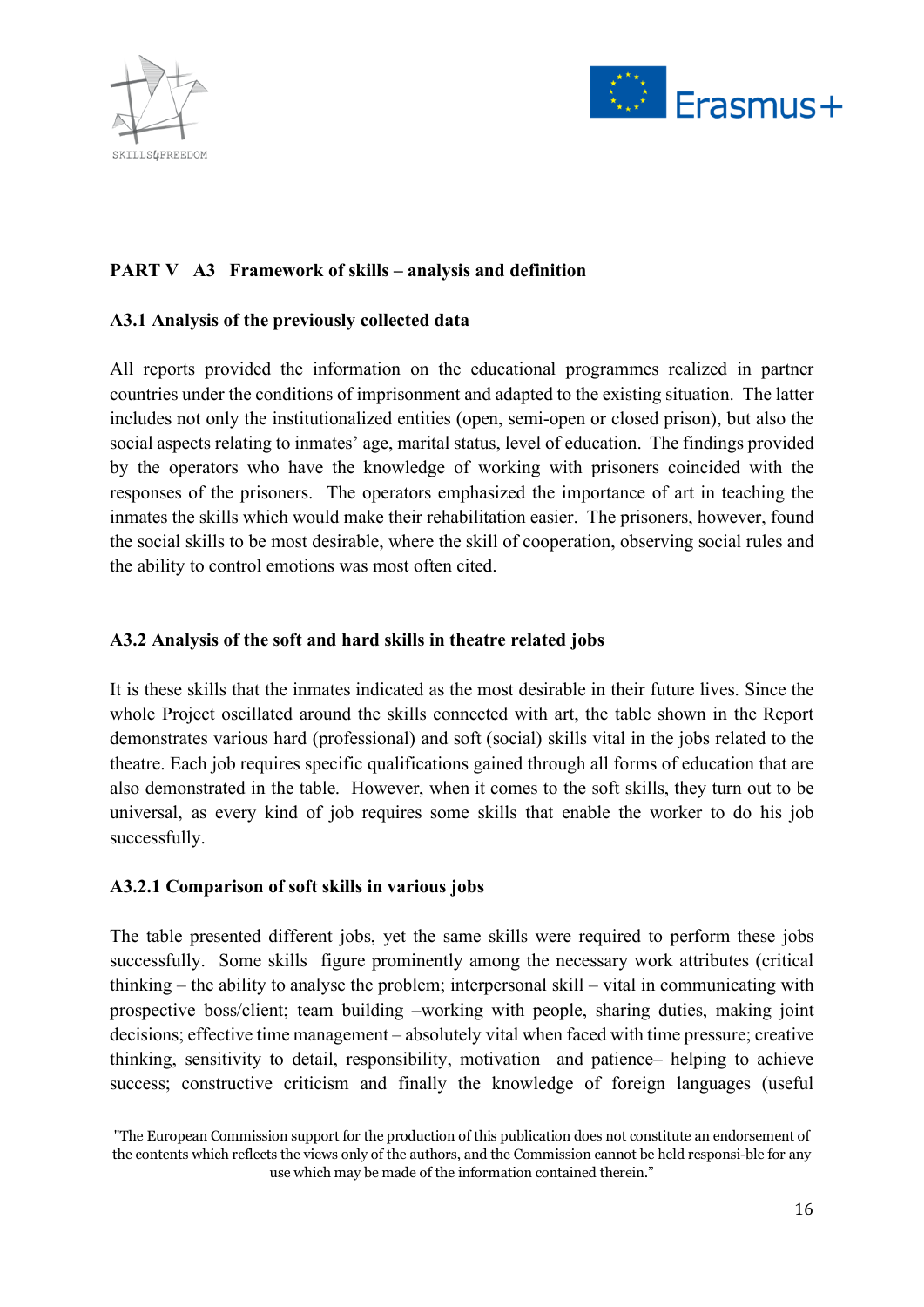



especially when dealing with foreign clients, looking for a job abroad, getting some information in the language).

#### **A3.2.2 Formal vs. non-formal education**

From all the reports delivered by the partners we may draw a conclusion that the type of education depends on the conditions that the prisoners are subjected to. Depending on the prison regulations, the convicts' type and length of sentence, getting qualifications and skills may be sometimes harder, especially when the nature of the workshop requires participation outside of the prison. The penitentiary institutions may provide the inmates with access to the Internet, which offers online and distant training (tutorials, webinars). Still, this is closely connected with the particular regulations and not all institutions, especially the strict security ones, are prepared to do that.

<sup>&</sup>quot;The European Commission support for the production of this publication does not constitute an endorsement of the contents which reflects the views only of the authors, and the Commission cannot be held responsible for any use which may be made of the information contained therein."